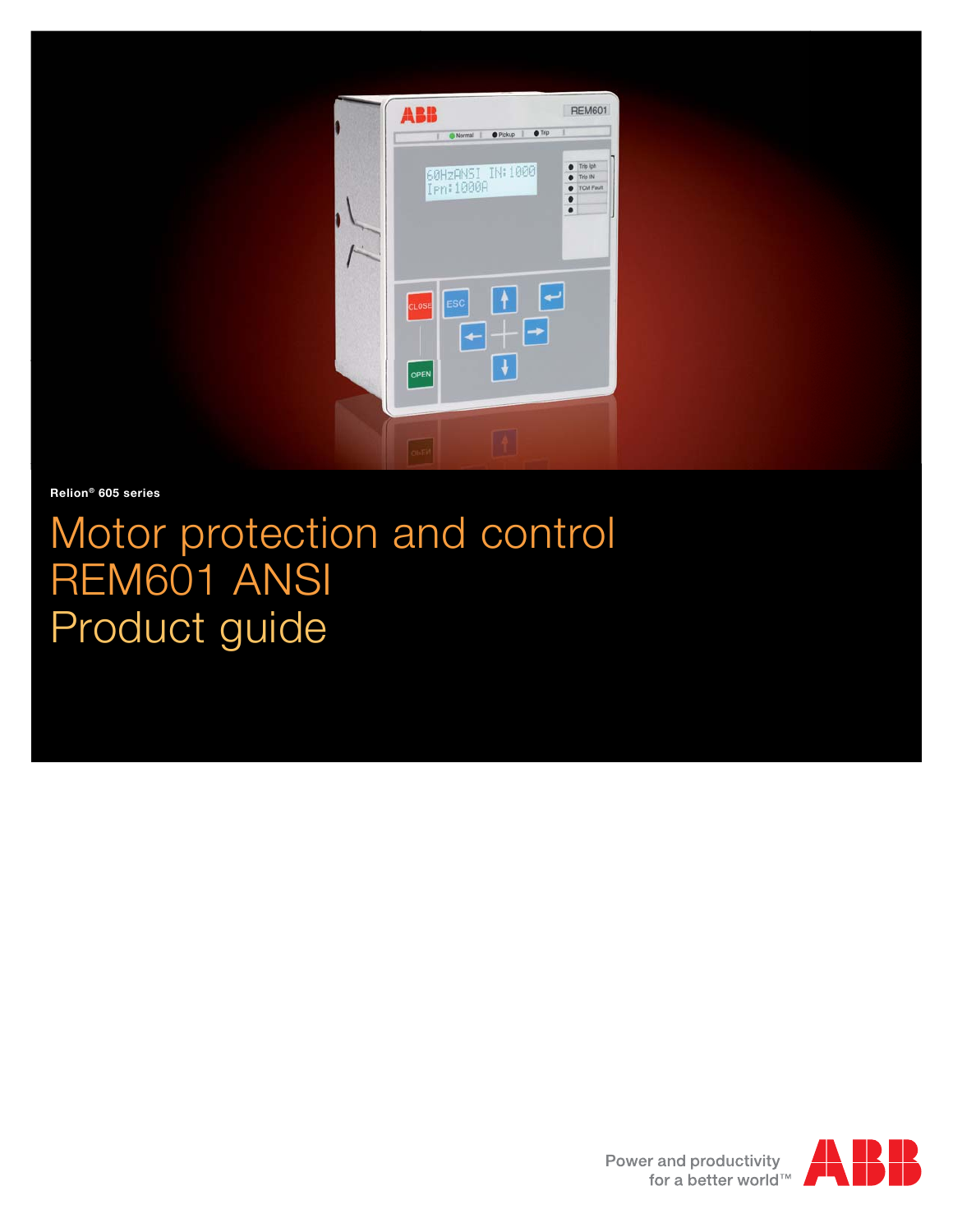# Table of contents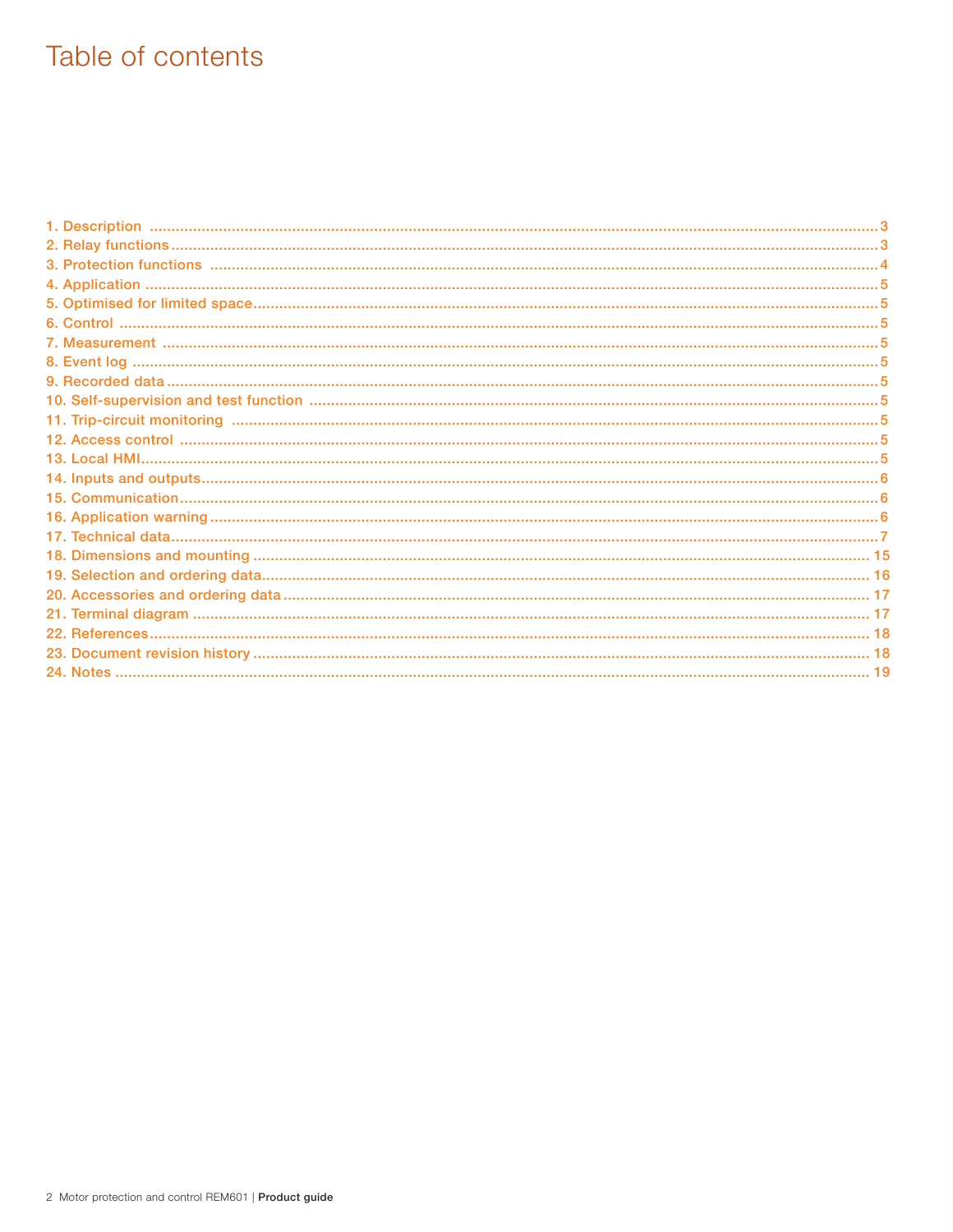# <span id="page-2-0"></span>1. Description

The REM601 is a dedicated motor protection relay with an optional control feature. The relay is intended for the protection of medium voltage and low voltage asynchronous motors in manufacturing and process industries. The REM601 is a member of ABB's Relion® product family and part of its 605 series.

The relay provides an optimized composition of protection, monitoring and control functionality in one unit, with the best performance usability in its class. The relay is based on ABB's in-depth knowledge of protection and numerical technology.

#### 2. Relay functions

The REM601 can be preconfigured which facilitates easy and fast commissioning of switchgear.

To emphasize the simplicity of using this relay, only application specific parameters need to be set within the relay's intended area of application. The standard signal configuration can be altered by LHMI (local human-machine interface).

The relay is available in two alternative application configurations, as indicated in Table 2.

#### Table 1. Standard configurations

| Description                  | Relay type                              |
|------------------------------|-----------------------------------------|
| Motor protection             | REM601 with application configuration B |
| Motor protection and control | REM601 with application configuration C |

#### Table 2. Application configurations and supported functions

| Functionality                                                                        | <b>ANSI</b>    | <b>IEC</b>       | B         | C         |
|--------------------------------------------------------------------------------------|----------------|------------------|-----------|-----------|
| Protection                                                                           |                |                  |           |           |
| Non-directional overcurrent protection, low-set stage                                | 51P            | 31               | $\bullet$ | $\bullet$ |
| Non-directional overcurrent protection, high-set stage                               | 50P-1          | 31>>             |           |           |
| Ground fault protection, low-set stage                                               | 51N            | 0>               |           |           |
| Ground fault protection, high-set stage                                              | 50N            | 0>               |           |           |
| Three-phase thermal protection for motor                                             | 49M            | 3lth>            |           |           |
| Phase discontinuity/single phasing protection                                        | 46PD           | 12/11>           |           |           |
| Negative sequence overcurrent protection                                             | 46             | 12>              |           |           |
| Phase reversal protection                                                            | 46R            | 12R              |           |           |
| Motor startup supervision, stalling protection with provision of speed switch input, | 51LRS/         | $ls2t$ n<        |           |           |
| repetitive startup protection, and restart inhibit                                   | 14/48/66       |                  |           |           |
| Locked rotor protection                                                              | 50P-2          | 31>>             |           |           |
| Under current protection                                                             | 37             | 3 <              |           |           |
| Circuit breaker failure protection                                                   | 50BF/50NBF     | $3$ I>BF/        |           |           |
|                                                                                      |                | lo > BF          |           |           |
| Master trip                                                                          | 94/86          | Master Trip      | ٠         |           |
| Two setting groups                                                                   |                |                  | $\bullet$ | $\bullet$ |
| Control                                                                              |                |                  |           |           |
| Breaker control functionality                                                        | 52 CB          | $1 \le -$ > O CB |           | $\bullet$ |
| Emergency restart                                                                    | <b>ESTART</b>  | <b>ESTART</b>    | $\bullet$ | $\bullet$ |
| <b>Condition monitoring</b>                                                          |                |                  |           |           |
| Trip circuit supervision                                                             | <b>TCM</b>     | <b>TCS</b>       | $\bullet$ | $\bullet$ |
| Measurement                                                                          |                |                  |           |           |
| Three-phase current measurement                                                      | 3 <sub>l</sub> | 3 <sup>1</sup>   | $\bullet$ |           |
| Residual current measurement                                                         | IN             | lo               |           |           |
| Negative phase sequence current                                                      | 12             | 12               |           |           |
| Thermal level                                                                        | $\theta$       | $\vartheta$      |           |           |
| Operation counter                                                                    |                |                  |           |           |
| Motor run time                                                                       |                |                  |           |           |
| Latest motor startup max. current                                                    |                |                  |           |           |
| Latest motor startup time                                                            |                |                  |           |           |
| Time to next possible motor startup                                                  |                |                  | $\bullet$ | $\bullet$ |

 $\bullet$  = Included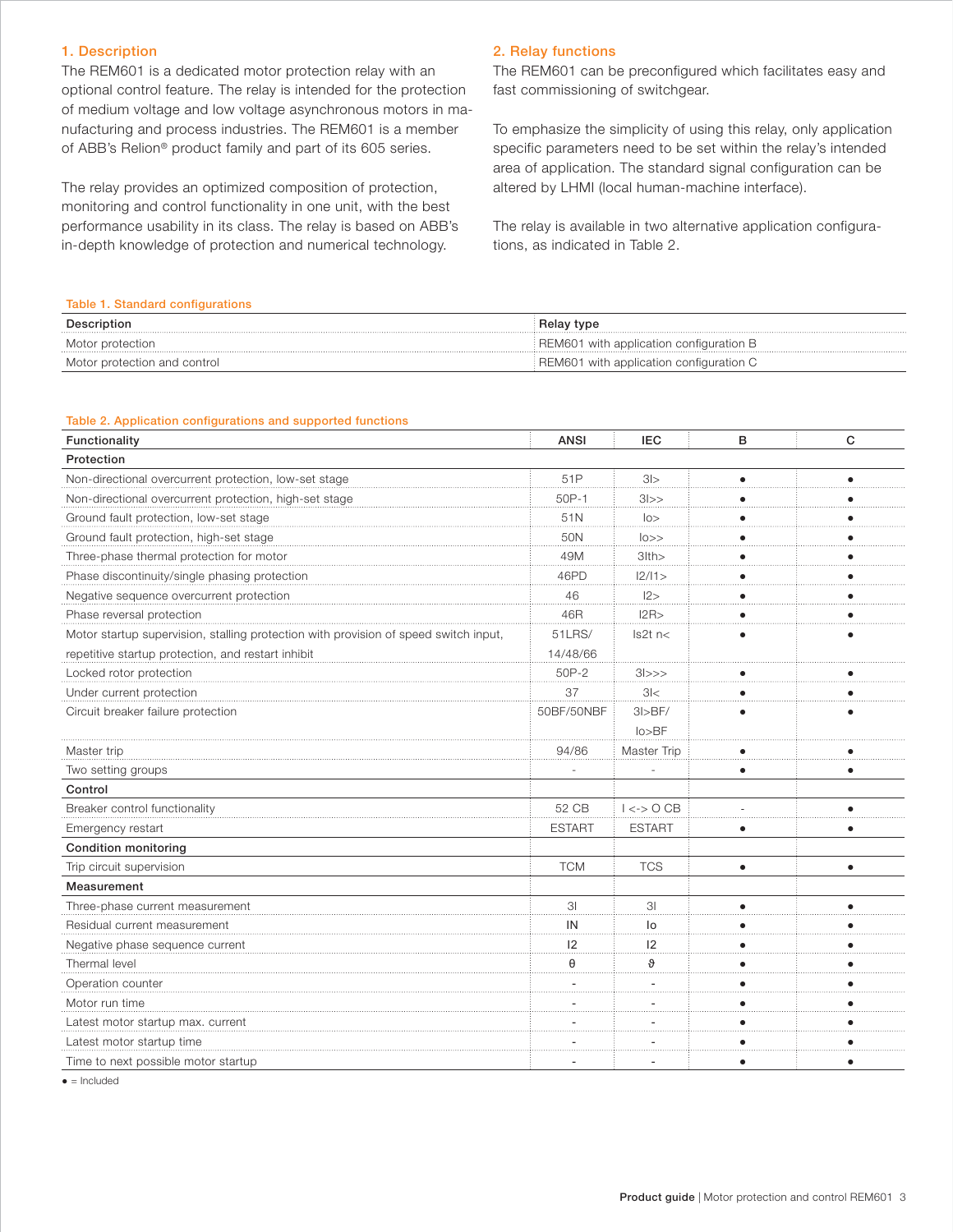# <span id="page-3-0"></span>3. Protection functions

The REM601 offers a full range of protection functionality necessary for adequate protection of motors. The relay has thermal overload, short circuit, startup supervision, negative phase sequence, loss-of phase and locked rotor protections. The relay also incorporates sensitive ground fault, under current and circuit breaker failure protection functions.

The thermal protection supervises the thermal stress of the protected object during various load conditions. The protection provides a thermal pre-condition alarm to warn the operators to take action before motor trip. When the thermal level exceeds a set trip level it activates trip. It also prevents the motor from being re-energized if the motor is too hot.

The start-up supervision function protects the motor during starting. The protection also prevents the motor from overheating during stall condition. There is a provision of accepting speed switch input for making protection suitable motors having permissible stalled time shorter than the motor starting time. The repetitive startup function protects the motor from too many start-up attempts in a short period of time, otherwise causing overheating of the motor.

The negative sequence function protects the motor from stress caused due to an unbalanced network. The phase discontinuity protection detects broken conductor single phasing condition. Additionally, phase reversal protection function protects the motor from incorrectly connected phases, which would cause the motor to rotate in the reverse detection.

#### Figure 1. Function overview of REM601 Application Configurations

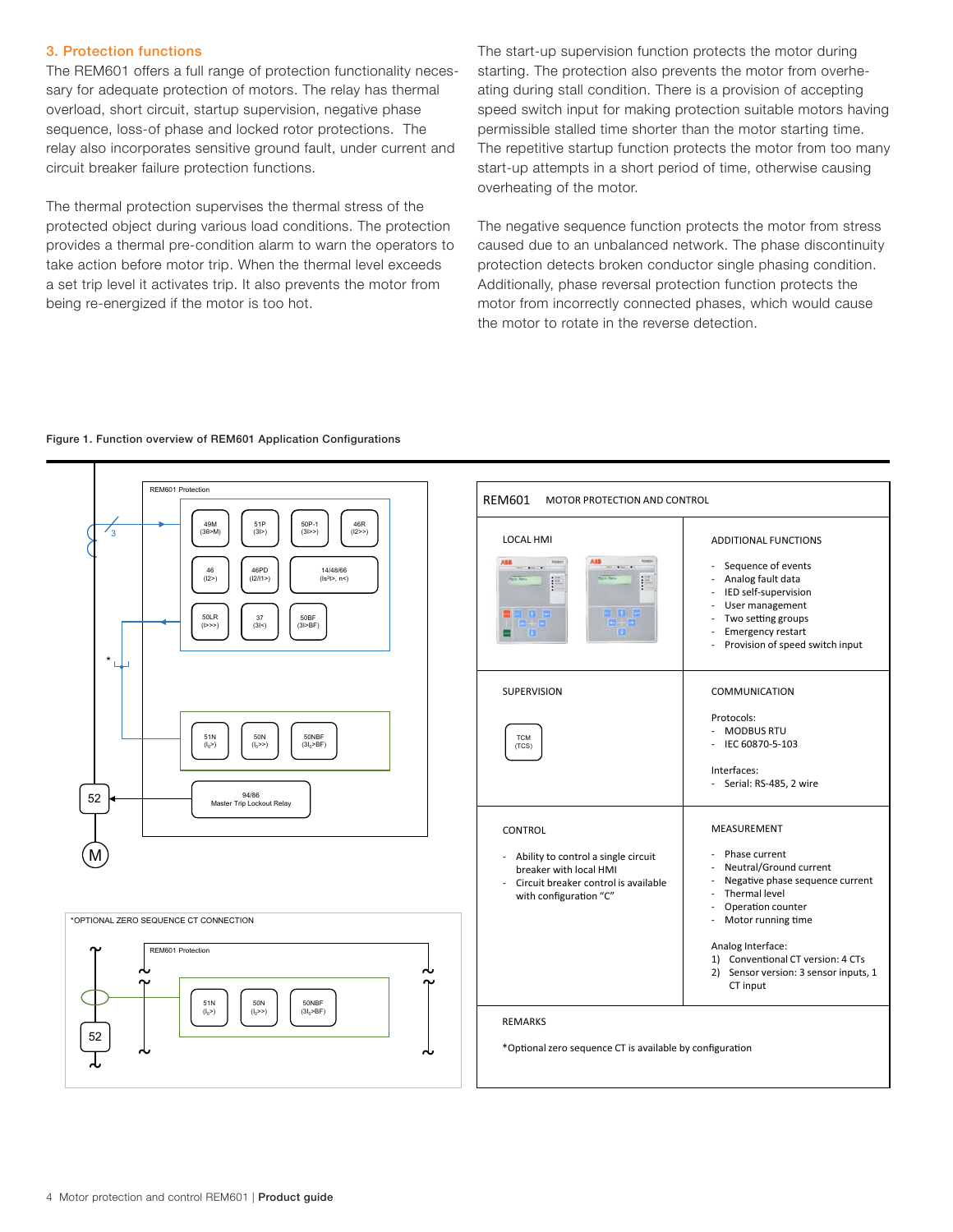# <span id="page-4-0"></span>4. Application

The REM601 is a protection relay aimed at protection and control of medium voltage and low voltage asynchronous motors. The relay can be used for three phase motors in all conventional contactor or circuit breaker controlled motor drives.

The relay with application configuration B offers thermal overload, short circuit, startup supervision, negative phase sequence, loss of phase and locked rotor protections. Configuration B also incorporates sensitive ground fault, under current and circuit breaker failure protection functions.

The residual current for the ground fault protection is derived from the phase currents. When applicable, a core-balance current transformer can be used for measuring the residual current, especially when sensitive ground fault protection is required. The application configuration C offers the added feature of built in breaker or contactor control functionality on top of all the functions of application configuration B.

#### 5. Optimized for limited space

With its compact size and unique technical features, the REM601 is an ideal relay for retrofits, compact switchgear and switchgear with limited space. The relay has a small mounting depth and does not have any loose mounting accessories. Uniquely, the REM601 uses a press-fit mounting arrangement, which makes it suitable for quick and easy installation on switchgear.

# 6. Control

The REM601 application configuration C features control of one circuit breaker with dedicated push-buttons and guidance on local HMI for opening and closing. It includes two dedicated outputs for breaker control. The breaker control is also possible through optional MODBUS / IEC 60870-5-103 communication.

#### 7. Measurement

The relay continuously measures phase currents and ground current. Ground current can be measured using an external zero sequence current transformer or can be calculated internally. During service, the default view of the display shows the most loaded phase current in primary terms (Amps), and the ground current. The values measured can be accessed locally via the user interface on the relay or remotely via the communication interface of the relay.

The relay continuously measures negative sequence current, thermal level, motor run time and counter values if these functions are supported as per application configurations. The REM601 displays the most recent motor startup current value, motor startup time and time to next possible motor startup in case the restart inhibit function is active.

# 8. Event log

To collect sequence of events (SoE) information, the relay incorporates non-volatile memory with a storage capacity of 100 events with associated time stamps and a resolution of 1 ms. The event log includes trip circuit monitoring status, protection

operation status, binary I/O status and relay fault code. The event logs are stored sequentially, the most recent being first and so on. The non-volatile memory retains its data in the event of temporary auxiliary supply loss.

The event log facilitates detailed post-fault analysis of feeder faults and disturbances. The SoE information can be accessed locally via the user interface on the relay front panel or remotely via the communication interface of the relay.

#### 9. Recorded data

The relay stores fault records of analog values for the last five trip events in non-volatile memory. The fault recording is triggered by the trip signal of protection function. Each fault record includes the current values for three phases and ground current along with a time stamp. These records enable the user to analyze the five most recent power system events. The relay records the number of phase and ground fault trip events into dedicated trip counters. These trip counters cannot be reset by the user and are stored in non-volatile memory. The recorded information can be accessed locally via user interface on the relay front panel and can be uploaded for subsequent fault analysis.

#### 10. Self-supervision and test function

The relay's built-in self-supervision system continuously monitors the state of the relay hardware and the operation of the relay software. Any fault or malfunction detected will be used for alerting the operator. A permanent relay fault will block the protection functions of the relay to prevent incorrect relay operation. The relay supports a built-in test mode which enables user to test the relay HMI and binary outputs.

#### 11. Trip-circuit monitoring

The trip-circuit monitoring continuously monitors the availability and operability of the trip circuit. It provides open-circuit monitoring both when the circuit breaker is in its closed and in its open position. It also detects loss of circuit-breaker control voltage.

#### 12. Access control

To protect from unauthorized access and to maintain the integrity of information, the relay is armed with a three level, rolebased user authentication system with individual passwords for operator, engineer and administrator levels. There are two alternative password protection options. The default is a combination of different navigation keys. The alternative is an alphanumeric password. The user can select the password option based on their requirement.

#### 13. Local HMI

The local HMI features an alpha-numeric LCD display, LED indicators and navigation keys. Measurements, recorded data, events and settings can be viewed on the display. The relays have six LED indicators on the LHMI which are pre-configured for normal/IRF condition, pickup, trip, phase fault trip, ground fault trip and trip circuit fault indications. Support for multiple languages is built-in to the REM601.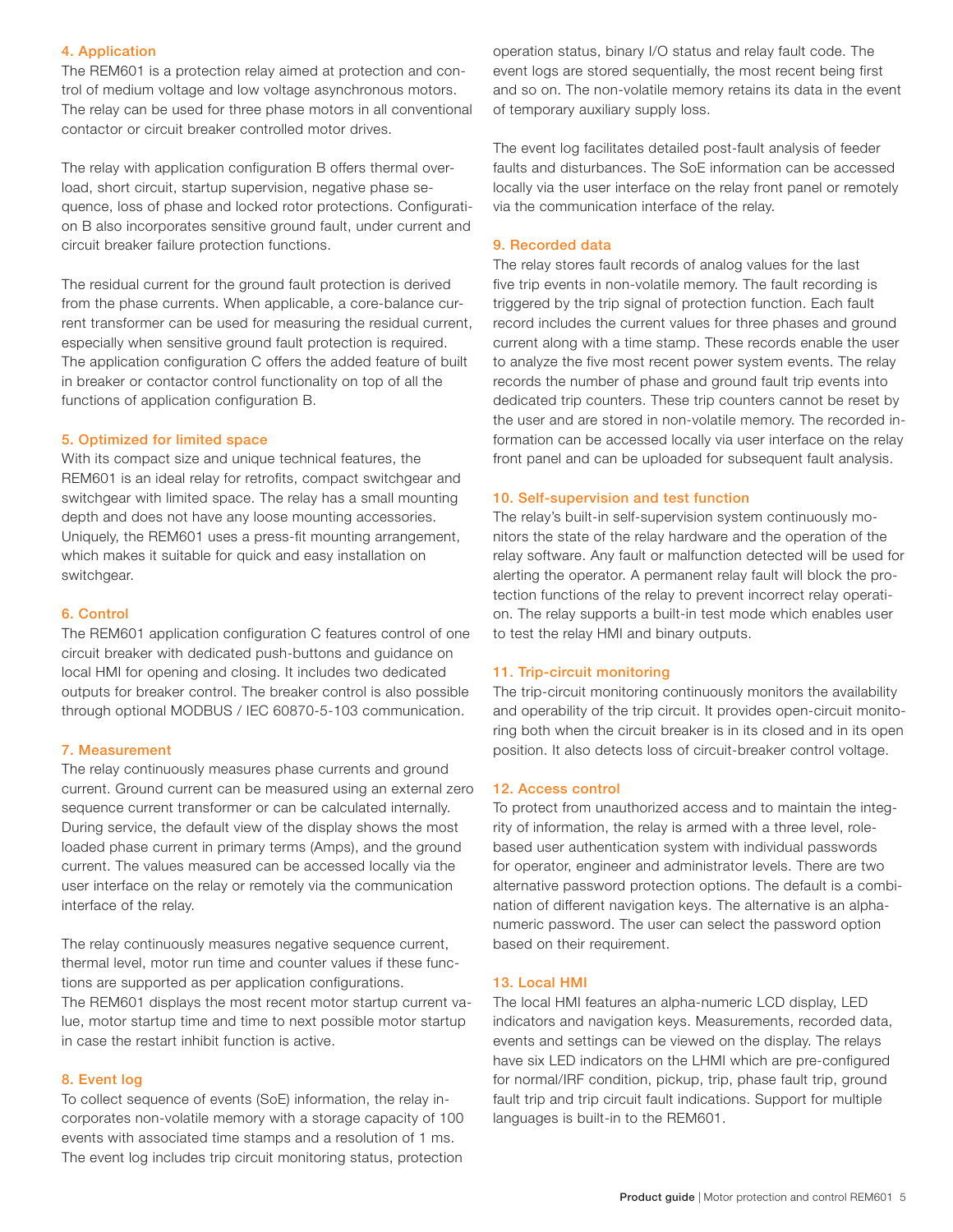#### <span id="page-5-0"></span>14. Inputs and outputs

All configurations are offered with conventional CTs and are equipped with four 1A or 5A analog current inputs. Three are for phase current and one for ground current measurement.

The relay has four standard binary inputs. The binary inputs can be configured for various functions like emergency start, speed switch input, blocking, protection reset, breaker position, breaker control and trip circuit monitoring. These signals can be mapped to binary outputs and LEDs for indications. Individual inputs can be configured either as "Inverted or "Non Inverted".

The REM601 has six output contacts. Of these, two are power outputs and four are signaling outputs. The output contacts can be configured for different functions like routing of protection start/trip signals, external trip/open, external close command, and trip circuit monitoring status, etc. One dedicated output contact is available for normal condition/IRF status indication.

All binary input and output contacts are pre-con-figured according to the default configuration. However, they can be easily reconfigured by using the LHMI menu.

# 15. Communication

The relay is available with an optional communication feature with Modbus RTU protocol or IEC 60870-5-103 on RS-485 bus with two wire connection. This allows the relay to connect to a control and monitoring system through serial communication for remote monitoring. The communication card may be added at any time.

# 16. Application warning

In case the REM601 is supplied with UPS step-wave or squarewave, an interposing transformer is needed to keep the supply voltage (peak voltage) below the upper limit of the relay. These are the recommended transformer characteristics:

- − Nominal Power: 20 VA
- − Secondary voltage: in the range 30...150 V AC

Table 3. Input/output overview

| Relay type    | Analog input | Binary inputs | Binary outputs |
|---------------|--------------|---------------|----------------|
|               |              | ▭             | ◡              |
| <b>REM601</b> |              |               |                |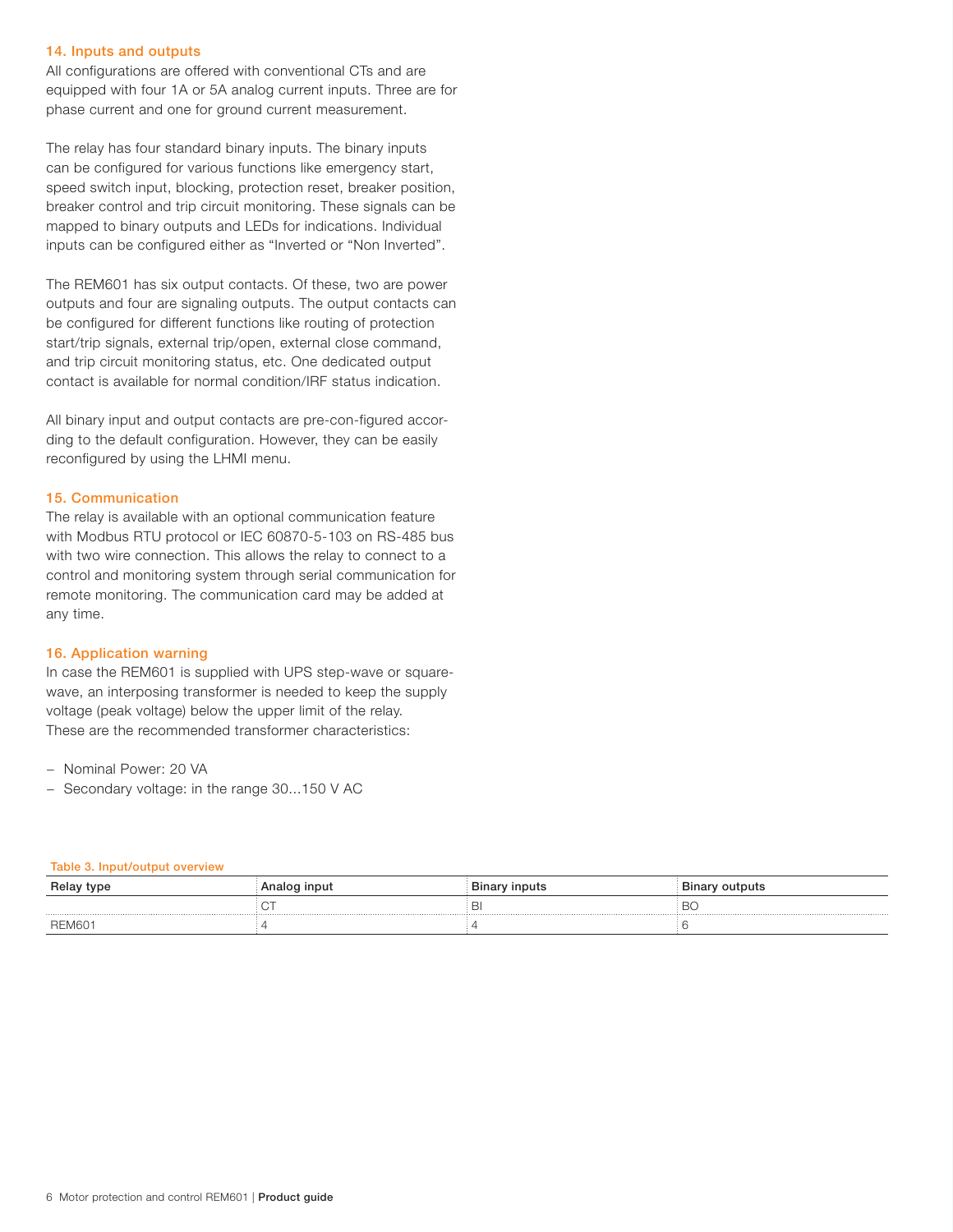# <span id="page-6-0"></span>17. Technical data

#### Table 4. Dimensions

| <b>Helay type description</b> | Value |                                      |
|-------------------------------|-------|--------------------------------------|
| Width                         | Frame | 5.12 inches (130.0 mm)               |
|                               | Case  | $(4.78$ inches $(121.5$ mm)          |
| Height                        | Frame | $6.39$ inches $(160.0$ mm)           |
|                               | Case  | $\frac{1}{2}$ 5.96 inches (151.5 mm) |
| Depth                         |       | 5.96 inches (151.5 mm)               |
| Neiaht                        |       | $3.2$ lbs $(1.43 \text{ kg})$        |

# Table 5. Power supply

|                                                                      | Value                                            |
|----------------------------------------------------------------------|--------------------------------------------------|
| V nominal (V)                                                        | 24240 V AC, 50 and 60 Hz                         |
|                                                                      | $124240$ V DC                                    |
| V variation                                                          | 85110% of V (20.4264 V AC)                       |
|                                                                      | 70120% of V (16.8288 V DC)                       |
| Burden of auxiliary voltage supply under                             | $= 5.0 V A$                                      |
| quiescent (Pq)/operating condition                                   |                                                  |
| Ripple in the DC auxiliary voltage                                   | Max 12% of the DC value (at frequency of 100 Hz) |
| Maximum interruption time in the auxiliary 150 ms at nominal voltage |                                                  |
| DC voltage without resetting the relay                               |                                                  |

#### Table 6. Energizing inputs (conventional CT)

| ption           |                               | Value              |                         |
|-----------------|-------------------------------|--------------------|-------------------------|
| Rated frequency |                               | 50/60 Hz           |                         |
| Current inputs  | : Rated current, I            | $A^{1}$            | $: 5 \Delta 1$          |
|                 | Thermal withstand capability: |                    |                         |
|                 |                               |                    |                         |
|                 | · Continuously<br>⊟ · For 1 s |                    | 500 A                   |
|                 | Dynamic current withstand     |                    |                         |
|                 | · Half-wave value             | 250A               | 1250A                   |
|                 | Input impedance               | $< 100$ m $\Omega$ | $\approx$ 20 m $\Omega$ |

1) Ordering option for current input

# Table 7. Binary input

| Descriptior                                   | Value                                             |
|-----------------------------------------------|---------------------------------------------------|
| Rated voltage                                 | $124240$ V AC/DC                                  |
| Operating range                               | $\frac{1}{2}$ 85110% of V <sub>n</sub> for AC and |
|                                               | 70120% of V for DC                                |
| Current drain                                 | $\frac{1}{2}$ 20 mA                               |
| Power consumption/input                       | $< 500$ mW                                        |
| Input sensing time                            | $\frac{1}{25}$ ms                                 |
| Trip-circuit monitoring (TCM): (BI2)          |                                                   |
| Control voltage range                         | 48250 V AC/DC                                     |
| Current drain through the supervision circuit | $~1.5 \text{ mA}$                                 |
| Minimum voltage over the TCS contact          | 20 V AC/DC (1520 V)                               |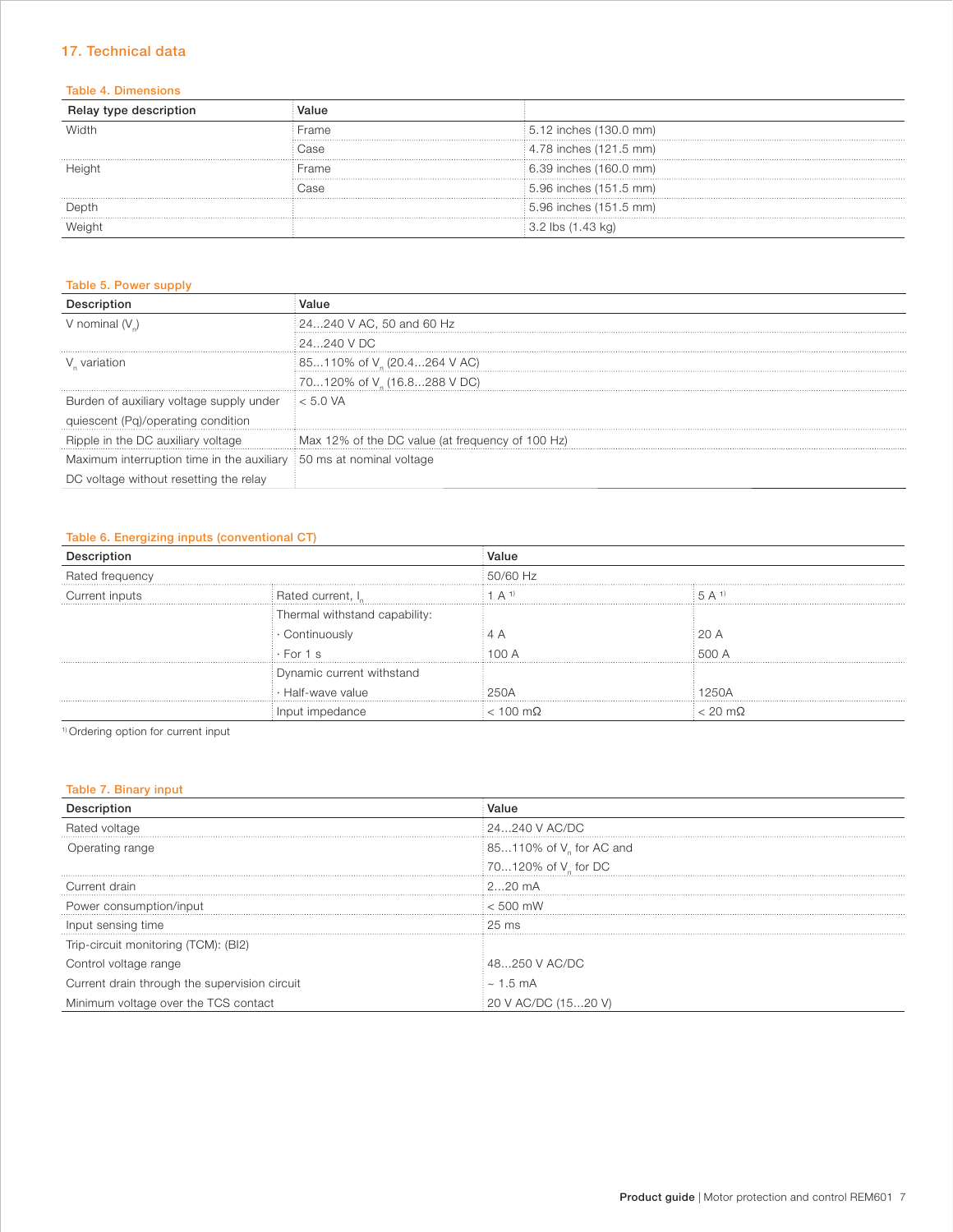# Table 8. Double-pole power output (XK2 : BO2)

| Rated voltage                                                          | $240$ V AC/DC        |
|------------------------------------------------------------------------|----------------------|
| Continuous contact carry                                               |                      |
| Make and carry for 3.0 s                                               | 1.5 $\Delta$         |
| Make and carry for 0.5 s                                               | 30A                  |
| Breaking capacity when the control-circuit time constant L/R<40 ms, at | $\pm$ 5 A/3 A/1 A    |
| 48/110/220 V DC (two contacts connected in series)                     |                      |
| Minimum contact load                                                   | 100 mA at 24 V AC/DC |

# Table 9. Single-pole power output relay (XK10 : BO1)

| Rated voltage                                                                           | $\pm 240$ V AC/DC    |
|-----------------------------------------------------------------------------------------|----------------------|
| Continuous contact carry                                                                |                      |
| Make and carry for 3.0 s                                                                | 15A                  |
| Make and carry for 0.5 s                                                                | ∶30 A                |
| Breaking capacity when the control-circuit time constant L/R<40 ms, at 35 / § 5 A/0.2 A |                      |
| 220 V DC                                                                                |                      |
| Minimum contact load                                                                    | 100 mA at 24 V AC/DC |

# Table 10. Signal output and IRF output (XK2 : BO3, BO4, BO5, BO6)

|                                                                                         | Value                |
|-----------------------------------------------------------------------------------------|----------------------|
| <b>Hated voltage</b>                                                                    | : 240 V AC/DC        |
| Continuous contact carry                                                                |                      |
| Make and carry for 3.0 s                                                                |                      |
| Make and carry for 0.5 s                                                                | ΛΑ                   |
| Breaking capacity when the control-circuit time constant L/R<40 ms, at 35 / [4 A/0.15 A |                      |
| 220 V DC                                                                                |                      |
| Minimum contact load                                                                    | 100 mA at 24 V AC/DC |

# Table 11. Degree of protection of relay

| Description                     | Value        |
|---------------------------------|--------------|
| Front side                      | <b>IP 54</b> |
| Rear side, connection terminals | P or<br>ຼ∟   |

# Table 12. Environmental conditions

| Operating temperature range             | $-25+55$ °C            |
|-----------------------------------------|------------------------|
| Service temperature range               | $-25+70$ °C (<16 h)    |
| Relative humidity                       | < 93%, non-condensing  |
| Atmospheric pressure                    | 86106 kPa              |
| Altitude                                | Up to 6561 ft (2000 m) |
| Transport and storage temperature range | $40 + 85$ °C           |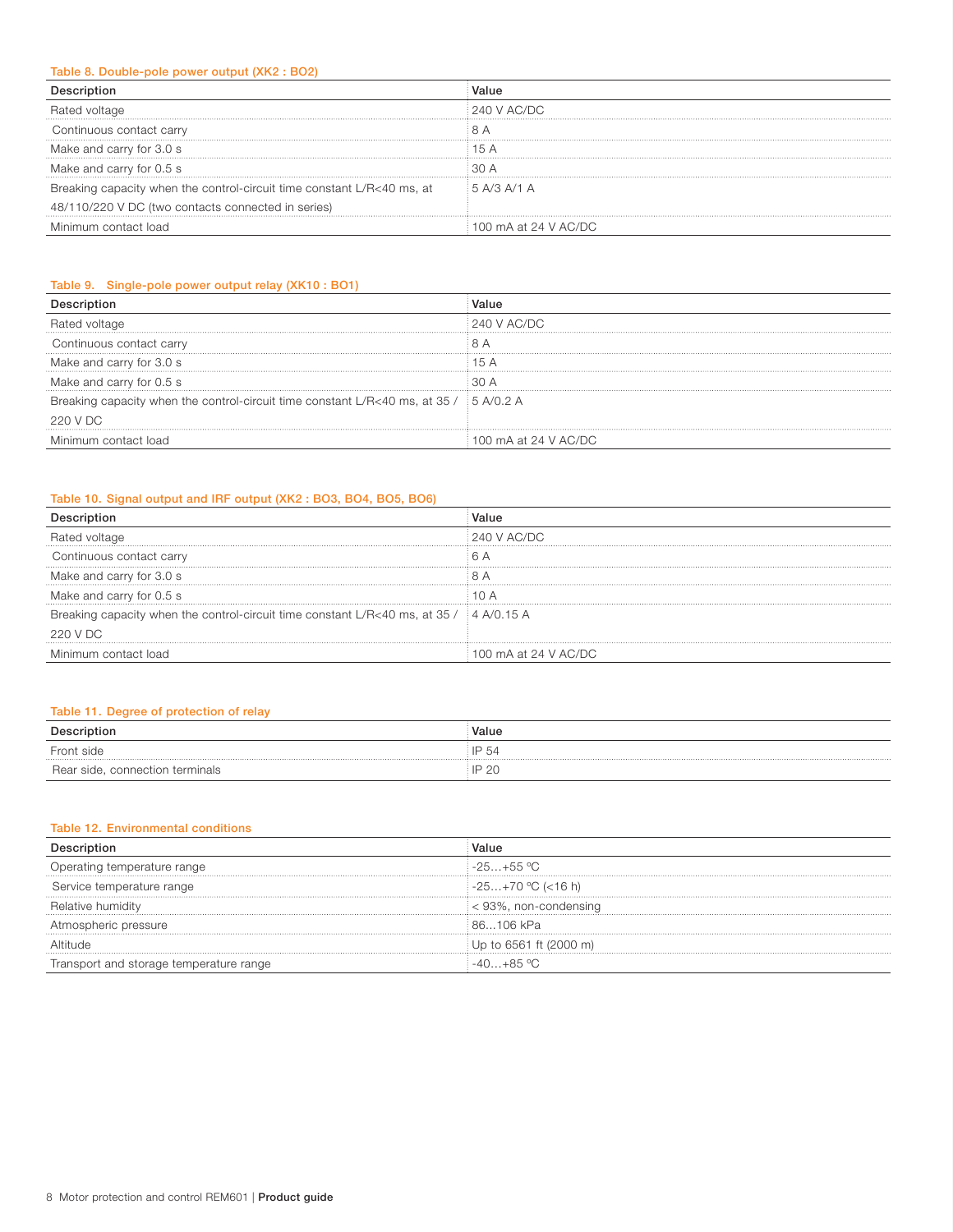# Table 13. Environmental tests

| Description                      | Type test value                                                          | Reference            |
|----------------------------------|--------------------------------------------------------------------------|----------------------|
| Dry heat test (humidity $<$ 50%) | $\cdot$ 96 h at +70 °C                                                   | <b>IEC 60068-2-2</b> |
| · Working                        | $\cdot$ 96 h at +85 °C                                                   | LEC 60068-2-48       |
| · Storing                        |                                                                          |                      |
| Dry cold test                    | ∶96 h at -25 °C                                                          | IEC 60068-2-1        |
| · Working                        | i ⋅ 96 h at -40 °C                                                       | $ECC$ 60068-2-48     |
| · Storing                        |                                                                          |                      |
| Damp heat test, cyclic           | $\cdot$ 2 cycles (12 h + 12 h) at +25°C+55 °C, Rh > 93% i IEC 60068-2-30 |                      |
| Damp heat test, steady state     | $\cdot$ 96 h at +40 °C, humidity, Rh > 93%                               | IEC 60068-2-78       |

# Table 14. Electromagnetic compatibility tests

| Description                                   | Type test value              | Reference                 |
|-----------------------------------------------|------------------------------|---------------------------|
| 1 MHz/100 kHz burst disturbance test:         |                              | IEC 61000-4-12, class III |
|                                               |                              | IEC 60255-22-1            |
| - Common mode                                 | 2.5 kV, 1MHz, 400 pulses/s   |                           |
| - Differential mode                           | 1.0 kV, 1MHz, 400 pulses/s   |                           |
| Electrostatic discharge test:                 |                              | IEC 60255-22-2, class III |
|                                               |                              | IEC 61000-4-2             |
| - Contact discharge                           | 6 kV, 150 pF/330 Ω           |                           |
| - Air discharge                               | 8 kV, 150 pF/330 Ω           |                           |
| Radiated, electromagnetic field immunity test | 10 V/m                       | IEC 60255-22-3, class III |
|                                               | f=80-1000 MHz, 1.4-2.7 GHz   | IEC 61000-4-3             |
|                                               |                              |                           |
|                                               | 10 V/m                       |                           |
|                                               | f=80, 160, 450, 900 MHz,     |                           |
|                                               | 900 PM, 1850 PM, 2150 PM     |                           |
| Fast transient disturbance tests:             |                              | IEC 60255-22-4, class A   |
|                                               |                              | IEC 61000-4-4             |
| - All ports                                   | 4 kV, 5.0 kHz, 4 kV, 5.0 kHz |                           |
| Surge immunity test:                          | 4.0 kV, 1.2/50 µs            | IEC 60255-22-5            |
| - Common mode                                 | 2.0 kV, 1.2/50 µs            | IEC 61000-4-5             |
| - Differential mode                           |                              |                           |
| Power frequency magnetic field immunity test: |                              | IEC 61000-4-8             |
|                                               |                              |                           |
| - Continuous                                  | 100 A/m                      |                           |
| - Short duration (1 s)                        | 1000 A/m                     |                           |
| Conducted radio frequency interference tests: | 10 V                         | IEC 60255-22-6, class III |
|                                               | f=150 KHz80 Mhz              | IEC 61000-4-6             |
| AC Voltage dips and short interruptions:      | 30% / 25 period              | IEC 61000-4-11            |
|                                               | 60% / 10 periods             |                           |
|                                               | 100% / 2.5 periods           |                           |
|                                               | 100% / 250 periods           |                           |
| DC Voltage dips and short interruptions       | 30% / 500 ms                 | IEC 61000-4-29            |
|                                               | 60% / 200 ms                 |                           |
|                                               | 100% / 50 ms                 |                           |
|                                               | 100% / 5000 ms               |                           |
| Power frequency immunity test:                |                              | IEC 60255-22-7, Class A   |
|                                               |                              |                           |
| Common mode                                   | 300 V rms                    |                           |
| Differential mode                             | 150 V rms                    |                           |
| Pulse magnetic field immunity tests:          | 1000 A/m, $6.4/16 \,\mu s$   | IEC 61000-4-9             |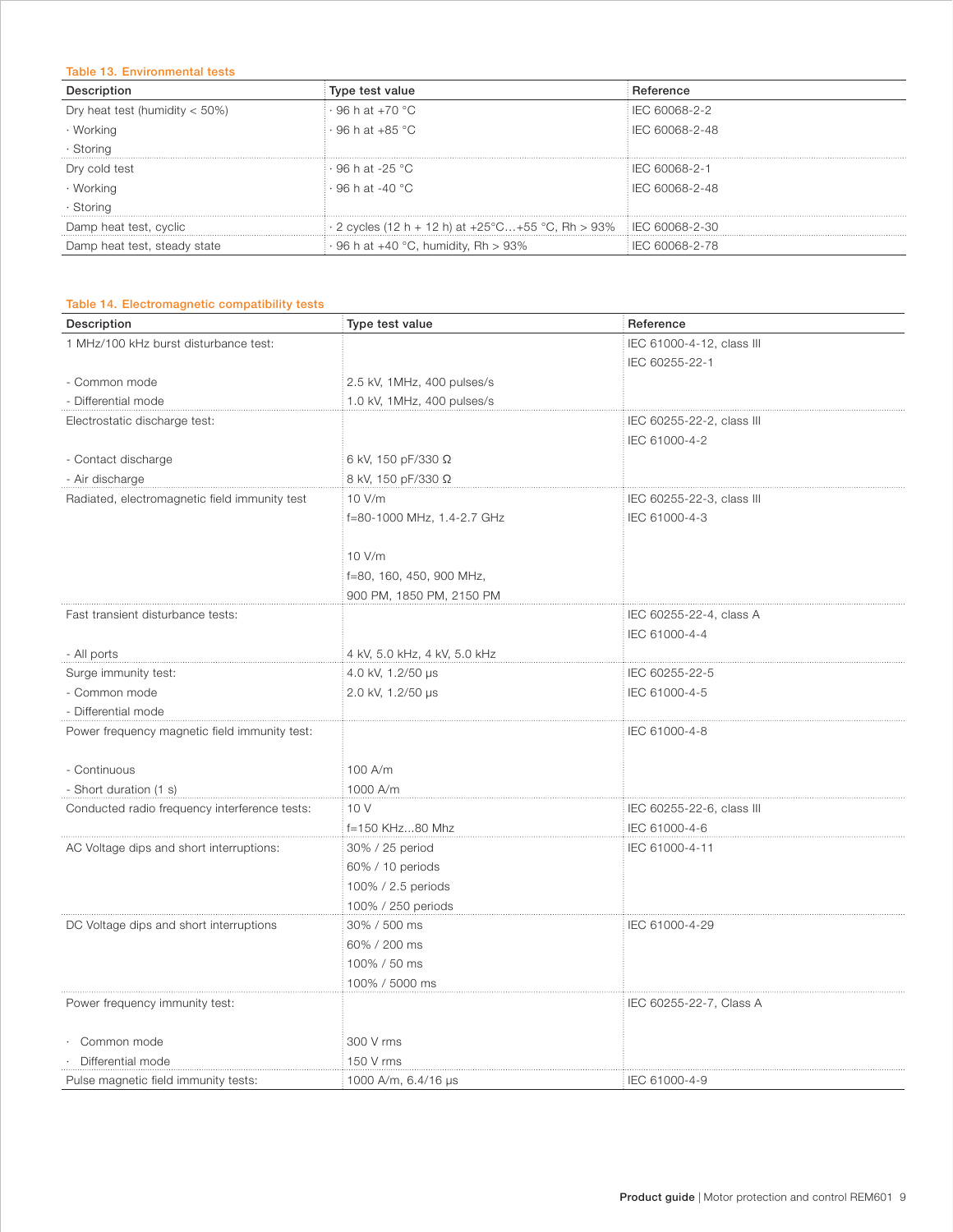# Table 14. Electromagnetic compatibility tests (continued)

| Table 14. Electromagnetic companionty tests (continued) |                              |                          |  |
|---------------------------------------------------------|------------------------------|--------------------------|--|
| Description                                             | Type test value              | Reference                |  |
| Emission tests:                                         |                              | IEC 60255-25             |  |
|                                                         |                              | <b>EN 55011-CISPR II</b> |  |
| Conducted                                               |                              |                          |  |
| 150 kHz-0.5 MHz                                         | $<$ 66 dB ( $\mu$ V/m)       |                          |  |
| 0.5 MHz-30 MHz                                          | $< 60$ dB ( $\mu$ V/m)       |                          |  |
|                                                         |                              |                          |  |
| Radiated                                                |                              |                          |  |
| 30-230 MHz                                              | $<$ 40 dB ( $\mu$ V/m)       |                          |  |
| 230-1000 MHz                                            | $\approx 47$ dB ( $\mu$ V/m) |                          |  |

#### Table 15. Insulation tests

| Description                | Type test value                | Reference           |
|----------------------------|--------------------------------|---------------------|
| Dielectric test            |                                | <b>IEC 60255-5</b>  |
| - Test voltage             | $\frac{1}{2}$ kV, 50 Hz, 1 min | IEC 60255-27        |
| Impulse voltage test       |                                | <b>IEC 60255-5</b>  |
| - Test voltage             | i 5 kV, 1.2/50 µs, 0.5 J       | <b>IEC 60255-27</b> |
| Insulation resistance test |                                | <b>IEC 60255-5</b>  |
| - Isolation resistance     | $>$ 100 MΩ at 500 V DC         | IEC 60255-27        |

#### Table 16. Mechanical tests

| Description             | Type test value                    | Reference                       |
|-------------------------|------------------------------------|---------------------------------|
| Vibration tests         |                                    | EC 60255-21-1, class I          |
| - Response              | 10150 Hz, 0.035 mm / 1.0g,         |                                 |
|                         | sweep / axis                       |                                 |
|                         |                                    |                                 |
| - Endurance / Withstand | i 10150 Hz, 2.0 g,                 |                                 |
|                         | 20 sweeps / axis                   |                                 |
| Shock tests             |                                    | <b>IEC 60255-21-2, class II</b> |
| - Response              | 10 g, 3 pulses in each direction   |                                 |
| - Endurance / Withstand | 30 g, 3 pulses in each direction   |                                 |
| Bump tests              | 10 g, 1000 bumps in each direction | i IEC 60255-21-2, class I       |

# Table 17. Product safety

|              | Type test value      |
|--------------|----------------------|
| LV directive | 2006/95/EC           |
| Standards    | EN 60255-27 (2005)   |
|              | (2009)<br>EN 60255-1 |

# Table 18. EMC compliance

|                      | Type test value    |
|----------------------|--------------------|
| <b>EMC</b> directive | 2004/108/EC        |
| Standards            | EN 50263 (2000)    |
|                      | EN 60255-26 (2007) |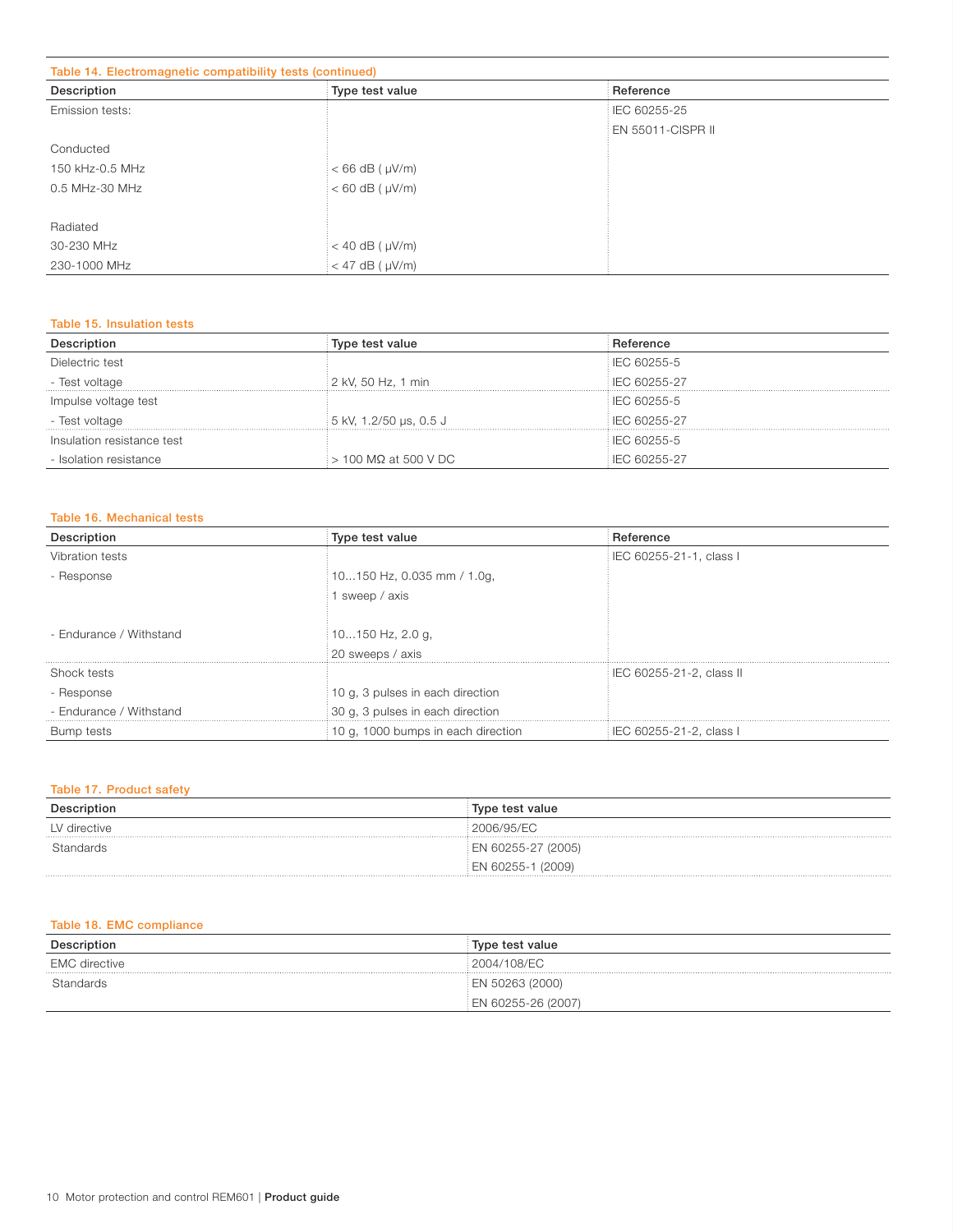Description

Complies with the RoHS directive 2002/95/EC

# Table 20. Data communication (optional)

| Description        | Type test value               |
|--------------------|-------------------------------|
| Protocol           | MODBUS RTU or IEC 60870-5-103 |
| Communication port | RS485. 2 wire                 |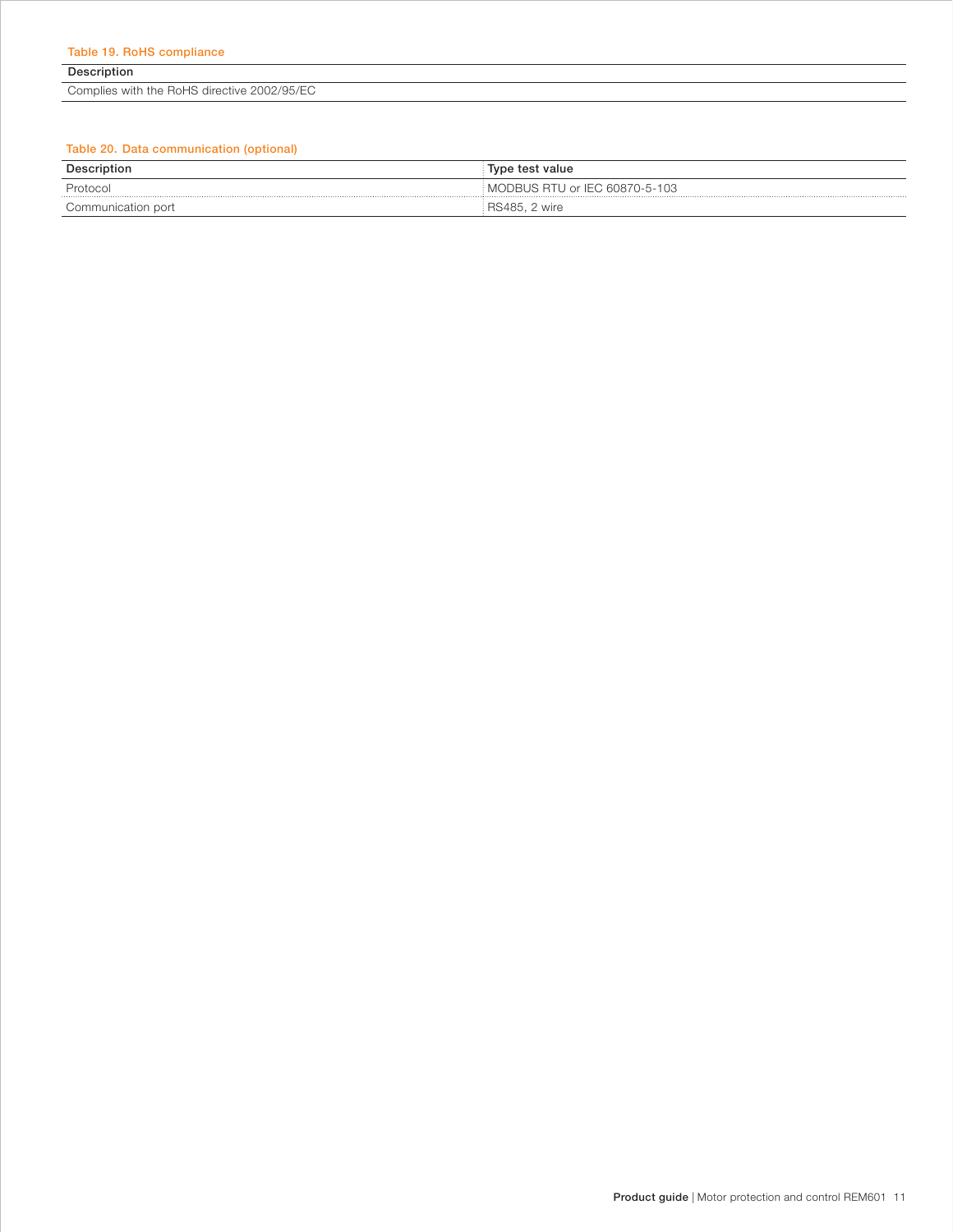# Protection functions

#### Table 21. Low-set three-phase overcurrent protection, stage I> / 51P

| Parameter                                 | Value (Range)                                                         |
|-------------------------------------------|-----------------------------------------------------------------------|
| Setting range of pick-up current 'I>/51P' | $0.12.5 \times \ln$ in steps 0.001, infinite                          |
| Operation accuracy                        | $\pm$ 5.0% of set value, $\pm$ 10.0% of set value for set value < 0.2 |
| Operate time delay (DMT) 't >'            | 0.0464 s in steps of 0.01                                             |
| Operation time accuracy                   | $\pm$ 5.0% of set value or $\pm$ 30 ms                                |
| Operating curve type                      | IEC 60255-3:                                                          |
|                                           | Normal Inverse, Very Inverse, Extremely Inverse, Long-time Inverse    |
|                                           | ANSI C37.112:                                                         |
|                                           | Moderate Inverse, Normal Inverse, Very Inverse, Extremely Inverse     |
|                                           | Special curves: RI Inverse                                            |
| Time multiplier setting 'k'               | 0.021.6, in steps of 0.01                                             |
| Operation time accuracy                   |                                                                       |
|                                           |                                                                       |
| - IEC and ANSI characteristics            | class $E(5)$ or $\pm$ 30 ms, class $E(7.5)$ or                        |
|                                           | $\pm$ 30 ms for set value $< 0.2$                                     |
| - RI characteristics                      | $\pm$ 5.0% of set value or $\pm$ 30 ms                                |
| Reset ratio                               | IDMT: 0.96 and DT: 0.98                                               |

# Table 22. High-set three-phase overcurrent protection, stage I>> / 50P-1

| Parameter                        | Value (Range)                                                           |
|----------------------------------|-------------------------------------------------------------------------|
| Setting range of pick-up current | $0.225.0 \times \ln \ln \text{ steps } 0.001$ , infinite for CT variant |
| $' >>/50P-1'$                    |                                                                         |
| Operation accuracy               | $\pm$ 5.0% of set                                                       |
| Operation mode                   | Definite time, Instantaneous                                            |
| Operate time delay (DMT) 't >>'  | 0.0464 s in steps of 0.01                                               |
| Operation time accuracy          | $\pm$ 5.0% of set value or $\pm$ 30 ms                                  |
| Reset ratio                      | 0.98                                                                    |

# Table 23. Low-set ground fault protection, stage Io> / 51N

| Parameter                        | Value (Range)                                                                |
|----------------------------------|------------------------------------------------------------------------------|
| Setting range of pick-up current | External ground measurement : 0.012.0 x In in steps 0.001, infinite          |
| $10$ >/51N'                      | Internal ground measurement : 0.12.0 x In in steps 0.001, infinite           |
| Operation accuracy               | External ground measurement : $\pm$ 5.0% of set value                        |
|                                  | External ground measurement : $\pm$ 10.0% of set value, for set value < 0.05 |
|                                  | Internal ground measurement : $\pm$ 15.0% of set value                       |
| Operate time delay (DMT) 't >'   | 0.0464 s in steps of 0.01                                                    |
| Operation time accuracy          | External ground measurement : $\pm$ 5.0% of set value or $\pm$ 30 ms         |
|                                  | Internal ground measurement : $\pm$ 10.0% of set value or $\pm$ 30 ms        |
| Operating curve type             | IEC 60255-3:                                                                 |
|                                  | Normal inverse, Very Inverse, Extremely Inverse, Long-time Inverse           |
|                                  | ANSI C37.112:                                                                |
|                                  | Moderate inverse, Normal Inverse, Very Inverse, Extremely Inverse            |
|                                  | Special curves: RI inverse                                                   |
| Time multiplier setting 'k'      | 0.021.6, in steps of 0.01                                                    |
| Operation time accuracy          |                                                                              |
|                                  |                                                                              |
| - IEC and ANSI characteristics   | External ground measurement : class $E(5)$ or $\pm$ 30 ms                    |
| - RI characteristics             | External ground measurement : class $E(7.5)$ or $\pm$ 30 ms                  |
| - IEC and ANSI characteristics   | Internal ground measurement : $\pm$ 5.0% of set value or $\pm$ 30 ms         |
| - RI characteristics             | Internal ground measurement: $\pm$ 10.0% of set value or $\pm$ 30 ms         |
| Reset ratio                      | IDMT: 0.96 and DT: 0.98                                                      |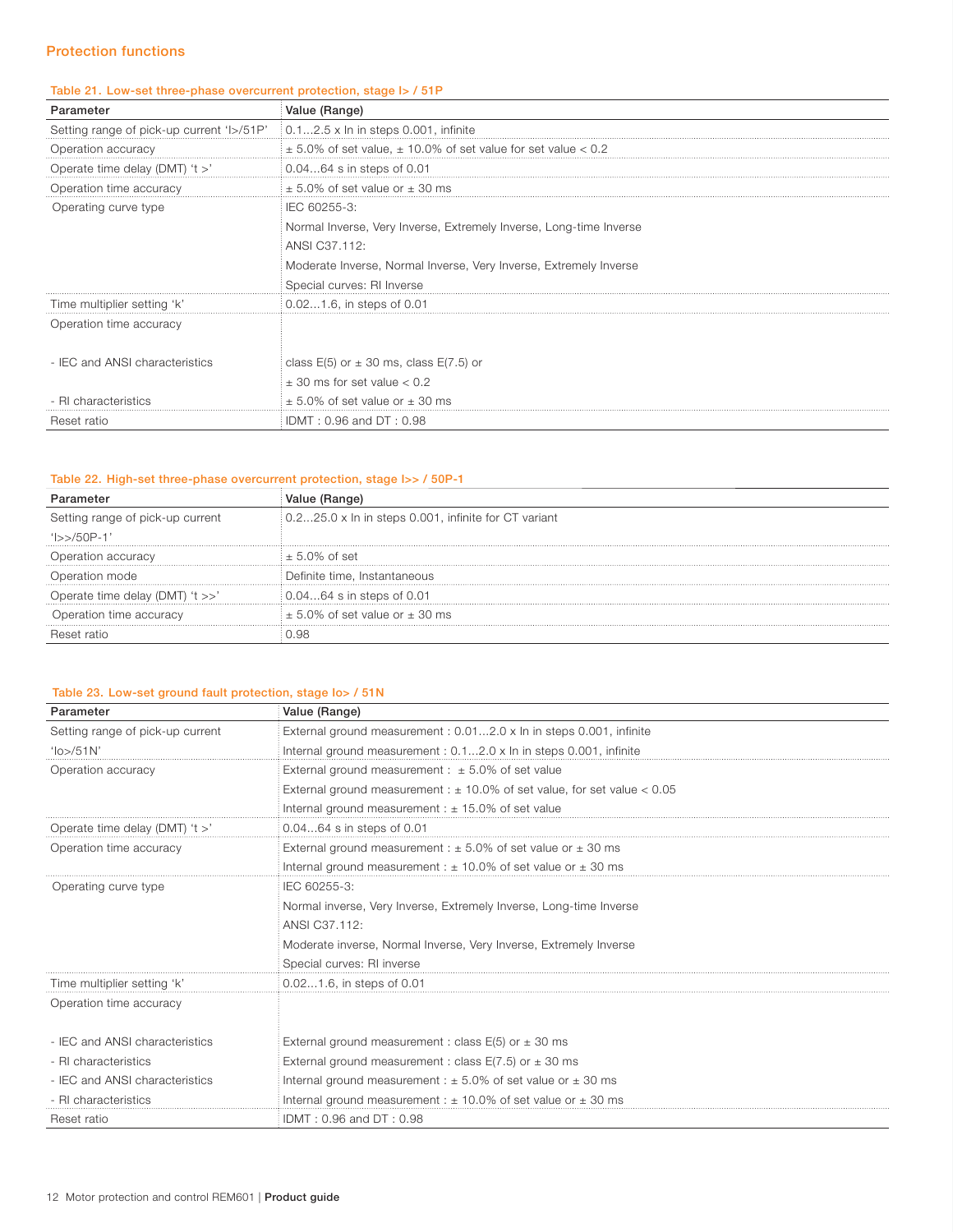#### Table 24. High-set ground fault protection, stage Io>> / 50N

| Parameter                        | Value (Range)                                                         |
|----------------------------------|-----------------------------------------------------------------------|
| Setting range of pick-up current | External ground measurement : 0.0512.5 x In in steps 0.001, infinite  |
| 10 >> 50N'                       | Internal ground measurement : 0.512.5 x ln in steps 0.001, infinite   |
| Operation accuracy               | External ground measurement : $\pm$ 5.0% of set value                 |
|                                  | Internal ground measurement : $\pm$ 15.0% of set value                |
| Operation mode                   | Definite time, Instantaneous                                          |
| Operate time delay (DMT) 'to >>' | 0.0464 s in steps of 0.01                                             |
| Operation time accuracy          | External ground measurement : $\pm$ 5.0% of set value or $\pm$ 30 ms  |
|                                  | Internal ground measurement : $\pm$ 10.0% of set value or $\pm$ 30 ms |
| <b>Heset ratio</b>               | ) 98                                                                  |

#### Table 25. Thermal overload protection, 3Ith> / 49

| Parameter                                          | Value (Range)                      |
|----------------------------------------------------|------------------------------------|
| Initial thermal level of apparatus 90              | 0.0100%, in steps of 1%            |
| Reference current leading to thermal               | 0.1  1.5 x ln, in steps of 0.1     |
| calculation "lb"                                   |                                    |
| Heating time constant of object 't'                | 1.0300 min, in steps of 1.0        |
| Cooling time constant of object ' $\tau\downarrow$ | 1.0300 min, in steps of 1.0        |
| Alarm value, $\theta$ alm/49 A                     | : 50200%, in steps of 1%           |
| Operate value, <i>Strip</i> /49T                   | 50200%, in steps of 1%             |
| Start inhibit value, Startinhibit/49 Block         | : 50200%, in steps of 1%           |
| Options for calculating thermal value du-          | $14^{1}$                           |
| ring power interruption, <b>&amp;powerOFF</b>      |                                    |
| Operation time accuracy                            | 3% of 5 time constant or $\pm$ 30s |
| Beset ratio                                        | 0.98                               |

 $1)$  Options for calculating thermal image during power interruption shall be as below:

1 = On restoration of power, new value of current after power on will be considered to calculate new value of thermal image for interruption period Δt.

2 = On restoration of power, new value of thermal image is calculated for interruption period Δt considering that current has remained constant value during power interruption.

3 = Power interruption of the relay assumes no change of thermal image during interruption period.

 $4$  = Power interruption of the relay resets the thermal image to the set value defined by setting  $90$ .

#### Table 26. Motor start-up supervision protection, I2t n< / 51LRS, 14,48,66

| Parameter                                                                                          | Value (Range)                        |
|----------------------------------------------------------------------------------------------------|--------------------------------------|
| Current value for detection of motor start, $\frac{1}{2}$ 1 10 x lb <sup>1</sup> , in steps of 0.1 |                                      |
| ' $\text{Istart} >$ '                                                                              |                                      |
| Restraint 68M                                                                                      | : Yes. No                            |
| Motor startup current, 'I startup'                                                                 | $\pm 110 \times$ lb, in steps of 0.1 |
| Motor startup time, 't startup'                                                                    | 15 120 s, in steps of 1.0            |
| Permitted stalling time, 't lockrotor'                                                             | $\pm 2$ 200 s, in steps of 1.0       |
| Maximum start allowed per defined super- i 1 10                                                    |                                      |
| vised time, 'Max Str'                                                                              |                                      |
| Supervised time allowed for maximum                                                                | $1$ 180 minute, in steps of 1.0      |
| starts, 'tn'                                                                                       |                                      |
| Operation accuracy                                                                                 | $\pm$ 5.0% of set value              |
| Operation time accuracy                                                                            | $3\%$ of set or $\pm$ 30 ms          |

<sup>1)</sup> Ib: Rated current of motor defined by base current setting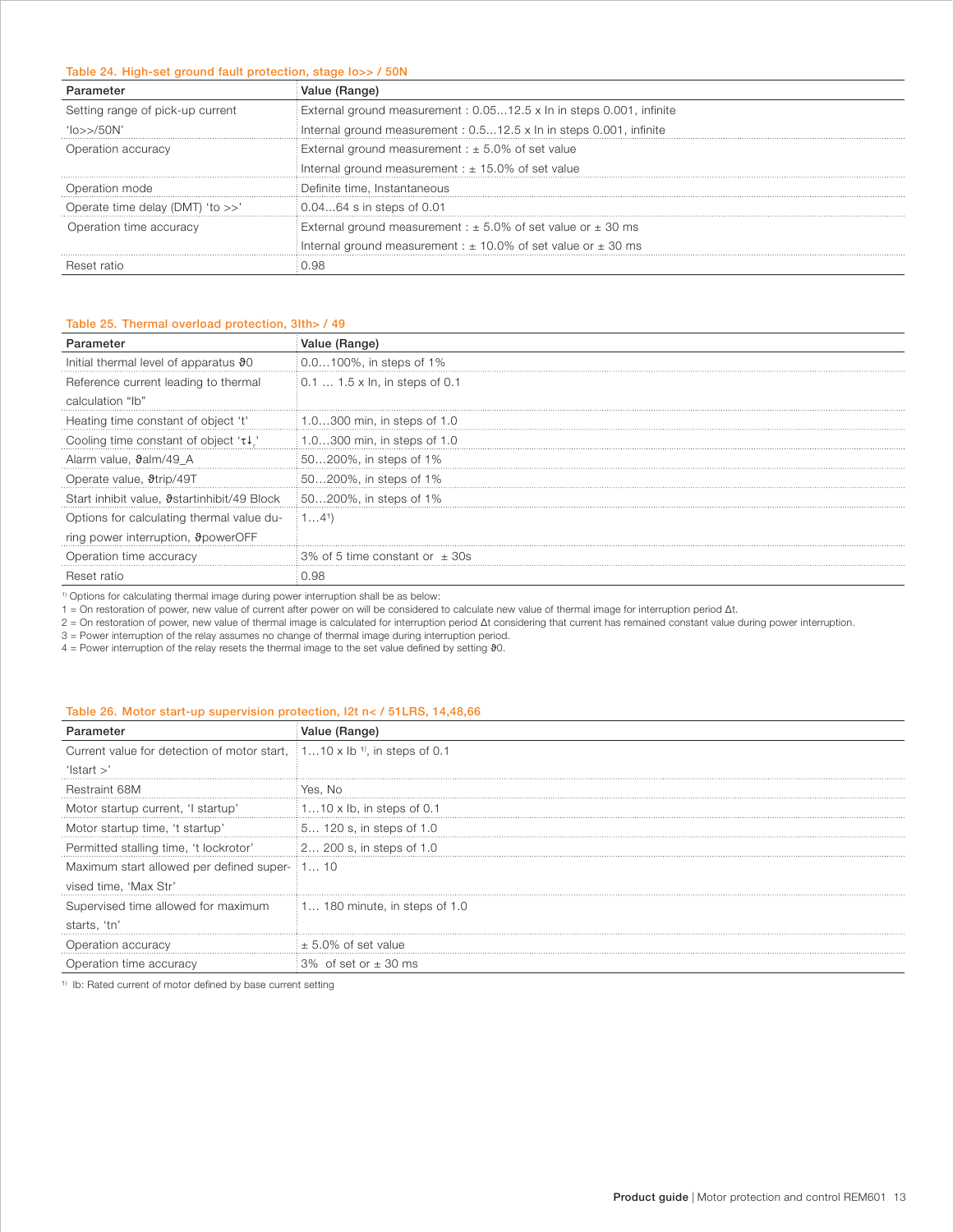#### Table 27. Negative sequence overcurrent protection, I2> / 46

| Parameter                         | Value (Range)                             |
|-----------------------------------|-------------------------------------------|
| Start value, 'I2>/46"             | $0.11.5 \times \ln$ , in steps of 0.01    |
| Operate delay time, 'tl2>/Time'   | $\frac{1}{2}$ 0.1  300 s, in steps of 0.1 |
| Block the negative phase sequence | $0 = No, 1 = Yes$                         |
| protection                        |                                           |
| Operation accuracy                | $\pm$ 5.0% of set value                   |
| Operation time accuracy           | : 3% of set value or $\pm$ 30ms           |
| Reset ratio                       | 0.98                                      |

# Table 28. Phase discontinuity protection, I2/I1> / 46PD

| Parameter                                                               | /alue (Range)                          |
|-------------------------------------------------------------------------|----------------------------------------|
| Pickup value, 'I2/I1>/46PD"                                             | 10100%, in steps of 1%                 |
| Operate delay time, 'tl2/I1>/Time'                                      | $0.164$ s, in steps of 0.1             |
| Block the phase discontinuity protection $\theta = \text{No}$ , 1 = Yes |                                        |
| Operation accuracy                                                      | $\pm$ 5.0% of set value                |
| Operation time accuracy                                                 | $\frac{1}{2}3\%$ of set or $\pm$ 30 ms |
| Reset ratio                                                             | 98 ر                                   |

# Table 29. Phase reversal protection, I2R> / 46R

| ameter:                            | Value (Range)                               |
|------------------------------------|---------------------------------------------|
| Start value, 'I2R/46R>"            | $\frac{1}{2}$ 0.11.5 x lb, in steps of 0.01 |
| Operate delay time, 'tl2R/46Rtd >' | 0.1  300 s, in steps of 0.1                 |
| Block the protection               | $0 = No. 1 = Yes$                           |
| Operation accuracy                 | $\pm$ 5.0% of set value                     |
| Operation time accuracy            | $\frac{1}{2}3\%$ of set or $\pm$ 30 ms      |
| Reset ratio                        | 0.98                                        |

#### Table 30. Undercurrent protection, 3I < / 37

|                                                                                      | <i>l</i> alue (Range)                  |
|--------------------------------------------------------------------------------------|----------------------------------------|
| Start value, '3l 37"</td <td>0.120.80 x lb, in steps of 0.01</td>                    | 0.120.80 x lb, in steps of 0.01        |
| Operate delay time, 't3l 37td'</td <td><math>: 0.</math>  30 s, in steps of 0.1</td> | $: 0.$ 30 s, in steps of 0.1           |
| Block the phase reversal protection                                                  | $0 = No, 1 = Yes$                      |
| Operation accuracy                                                                   | $\pm$ 5.0% of set value                |
| Operation time accuracy                                                              | $\frac{1}{2}3\%$ of set or $\pm$ 30 ms |
| Reset ratio                                                                          | .02                                    |

#### Table 31. Circuit breaker failure protection, 3I/IoBF / 50BF/50NBF

| Parameter                                    | Value (Range)                              |
|----------------------------------------------|--------------------------------------------|
| Operating phase current, 'ICBFP/lph_pu'      | $\frac{1}{2}$ 0.22.0 x ln, in steps of 0.1 |
| Operating neutral current, 'loCBFP/ln_pu'    | $0.12.0 \times \ln$ , in steps of 0.1      |
| Time delay for retrip, 'tretrip'             | $0.060.5$ s, in steps of 0.01              |
| Time delay for backup protection, 'tbackup'  | 0.060.5 s, in steps of 0.01                |
| Block the circuit breaker failure protection | $0 = No, 1 = Yes$                          |
| Operation accuracy                           | $\pm$ 5.0% of set value                    |
| Operation time accuracy                      | 3% of set value or $\pm$ 30ms              |

| Table 32. Counter                                         |                                                    |  |  |  |  |
|-----------------------------------------------------------|----------------------------------------------------|--|--|--|--|
| Parameter                                                 | Value (Range)                                      |  |  |  |  |
| Initial value of the counter at the start of IED, 'Value' | 065535, in steps of 1                              |  |  |  |  |
| Binary input configured at PULSE INPUT, 'Blconf'          | $\pm$ 14 (1=BI1, 2=BI2, 3=BI3, 4=BI4)              |  |  |  |  |
|                                                           | : '-' no selection if counter selection not needed |  |  |  |  |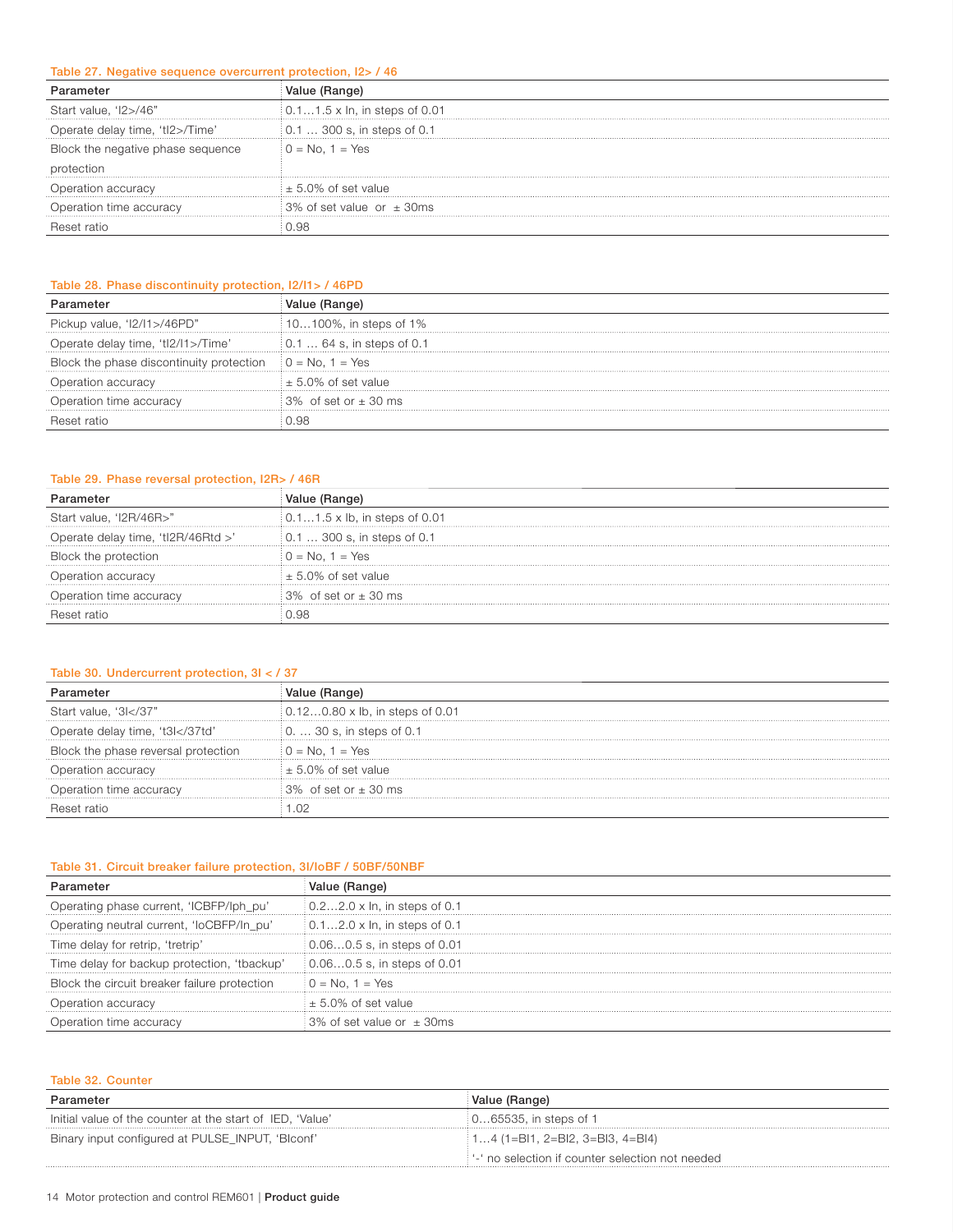# <span id="page-14-0"></span>18. Dimensions and mounting

The REF601 has been equipped with a press-fit panel mounting mechanism. Without using any additional mounting accessories, the relay can be easily flush mounted on the panel.

With appropriate mounting accessories the REM601 can be mounted on circuit breakers of types VD4 or HD4. The dimensions are listed below for the panel cut-out for flush mounting:

- − Height : 5.96" ± 0.02" (151.5 ± 0.5 mm)
- − Width : 4.78" ± 0.02" (121.5 ± 0.5 mm)
- − Thickness of panel : 0.0787" 0.1181" (2.0 3.0 mm)

Figure 2. Dimension of REM601 – Flush mounting CT variant



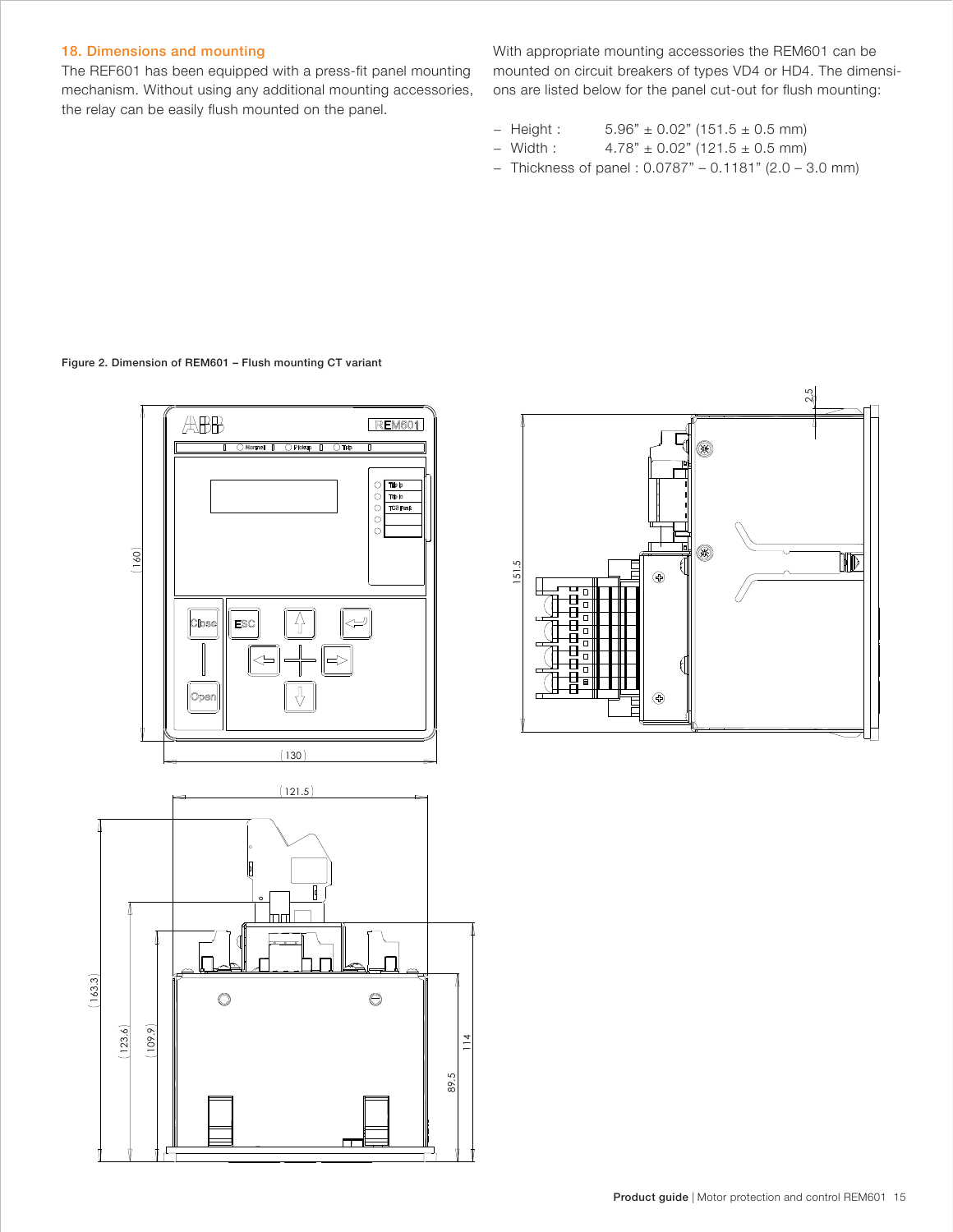# <span id="page-15-0"></span>19. Selection and ordering data

The relay type and serial number label identifies the protection relay. An order number label is placed on the side of the relay. The order number consists of a string of codes generated from hardware and software modules of relay.

Use the ordering key information below to generate the order number when ordering the protection relay.

|                | Example code                        |                | <b>REF601</b> | А | E <sub>4</sub> | 46 | B | $\mathbf C$ | 1 | B | н |
|----------------|-------------------------------------|----------------|---------------|---|----------------|----|---|-------------|---|---|---|
|                |                                     |                |               |   |                |    |   |             |   |   |   |
| #              | Description                         |                |               |   |                |    |   |             |   |   |   |
| 1              | Relay type                          |                |               |   |                |    |   |             |   |   |   |
|                | Motor protection with control       | <b>REM601</b>  |               |   |                |    |   |             |   |   |   |
|                | Motor protection                    | <b>REM601</b>  |               |   |                |    |   |             |   |   |   |
| $\overline{2}$ | Standard                            |                |               |   |                |    |   |             |   |   |   |
|                | <b>ANSI</b>                         |                |               |   |                |    |   |             |   |   |   |
|                | <b>IEC</b>                          | B              |               |   |                |    |   |             |   |   |   |
|                | 3,4 Analog input / output           |                |               |   |                |    |   |             |   |   |   |
|                | Phase and Ground current input - 1A | D <sub>4</sub> |               |   |                |    |   |             |   |   |   |
|                | Phase and Ground current input - 5A | E4             |               |   |                |    |   |             |   |   |   |
|                | 5,6 Binary input / output           |                |               |   |                |    |   |             |   |   |   |
|                | $4$ BI + 6 BO                       | 46             |               |   |                |    |   |             |   |   |   |
| $\overline{7}$ | Serial communication                |                |               |   |                |    |   |             |   |   |   |
|                | MODBUS RTU with RS485 two wire      | B              |               |   |                |    |   |             |   |   |   |
|                | IEC60870-5-103 with RS485 two wire  | C              |               |   |                |    |   |             |   |   |   |
|                | None                                | N              |               |   |                |    |   |             |   |   |   |
| 8              | Application configuration           |                |               |   |                |    |   |             |   |   |   |
|                | Motor protection                    | B              |               |   |                |    |   |             |   |   |   |
|                | Motor protection with control       | C              |               |   |                |    |   |             |   |   |   |
| 9              | Power supply                        |                |               |   |                |    |   |             |   |   |   |
|                | 24240V AC / DC                      |                |               |   |                |    |   |             |   |   |   |
| 10             | Configuration                       |                |               |   |                |    |   |             |   |   |   |
|                | Ring lug terminals                  | B              |               |   |                |    |   |             |   |   |   |
| 11             | Version                             |                |               |   |                |    |   |             |   |   |   |
|                | Product version 2.2 FP1             | Н              |               |   |                |    |   |             |   |   |   |

Example order code: REM601 A E4 46 B C 1 B H

Your ordering code:

| Digit (#) |  |  |  |  |  |
|-----------|--|--|--|--|--|
| Code      |  |  |  |  |  |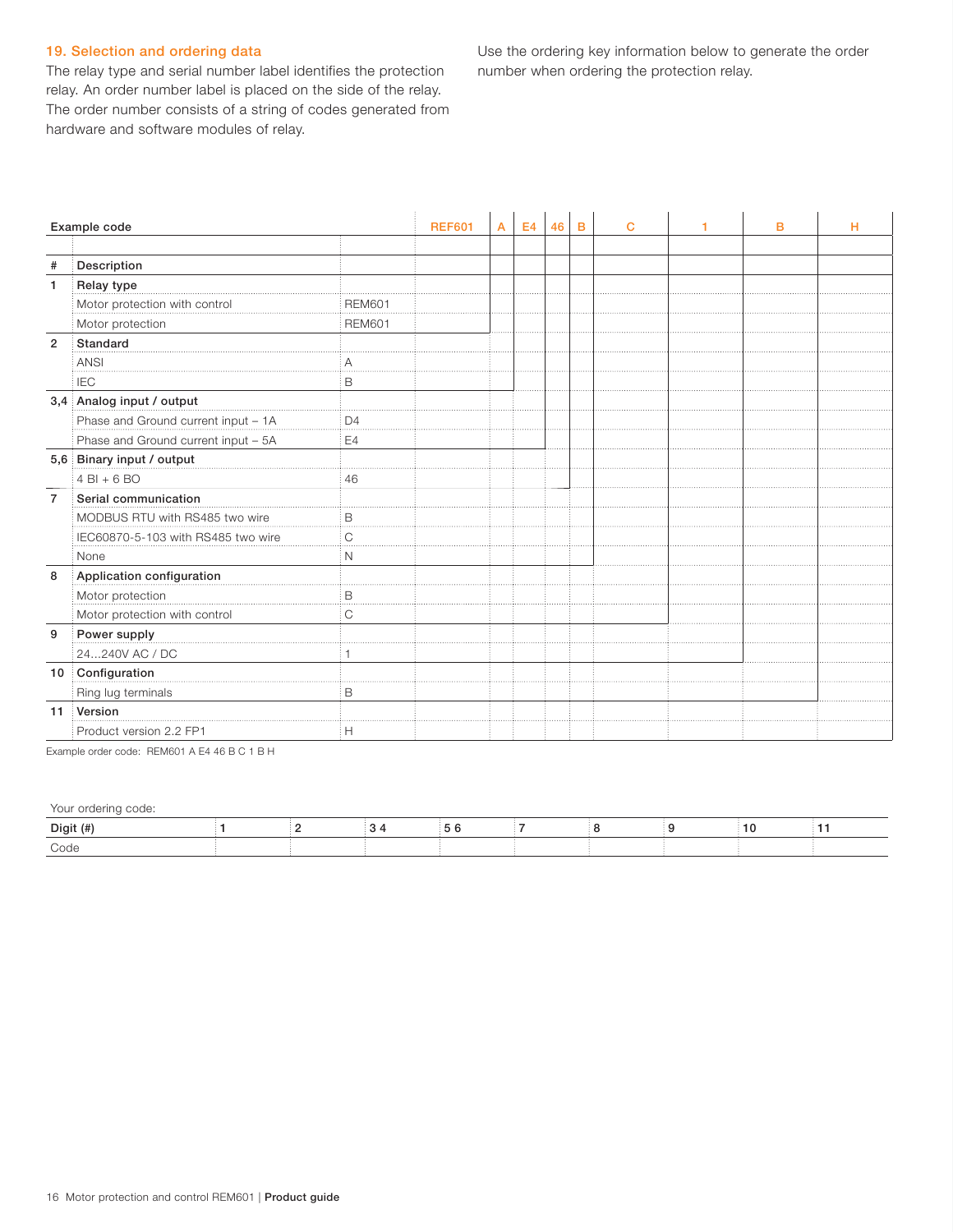# <span id="page-16-0"></span>20. Accessories and ordering data

#### Table 33. Accessories

| ltem                                                                                  | nedo-<br>number                 |
|---------------------------------------------------------------------------------------|---------------------------------|
| <b>RE</b><br>$\cap$ mm<br>card<br><b>ICATION</b><br>$-10o$<br>$\sim$<br><b>UUITII</b> | 01BNNNNBANXG<br>, ,,,<br>IVIU U |

# 21. Terminal diagram

Figure 3. Terminal diagram of REM601 for CT variant

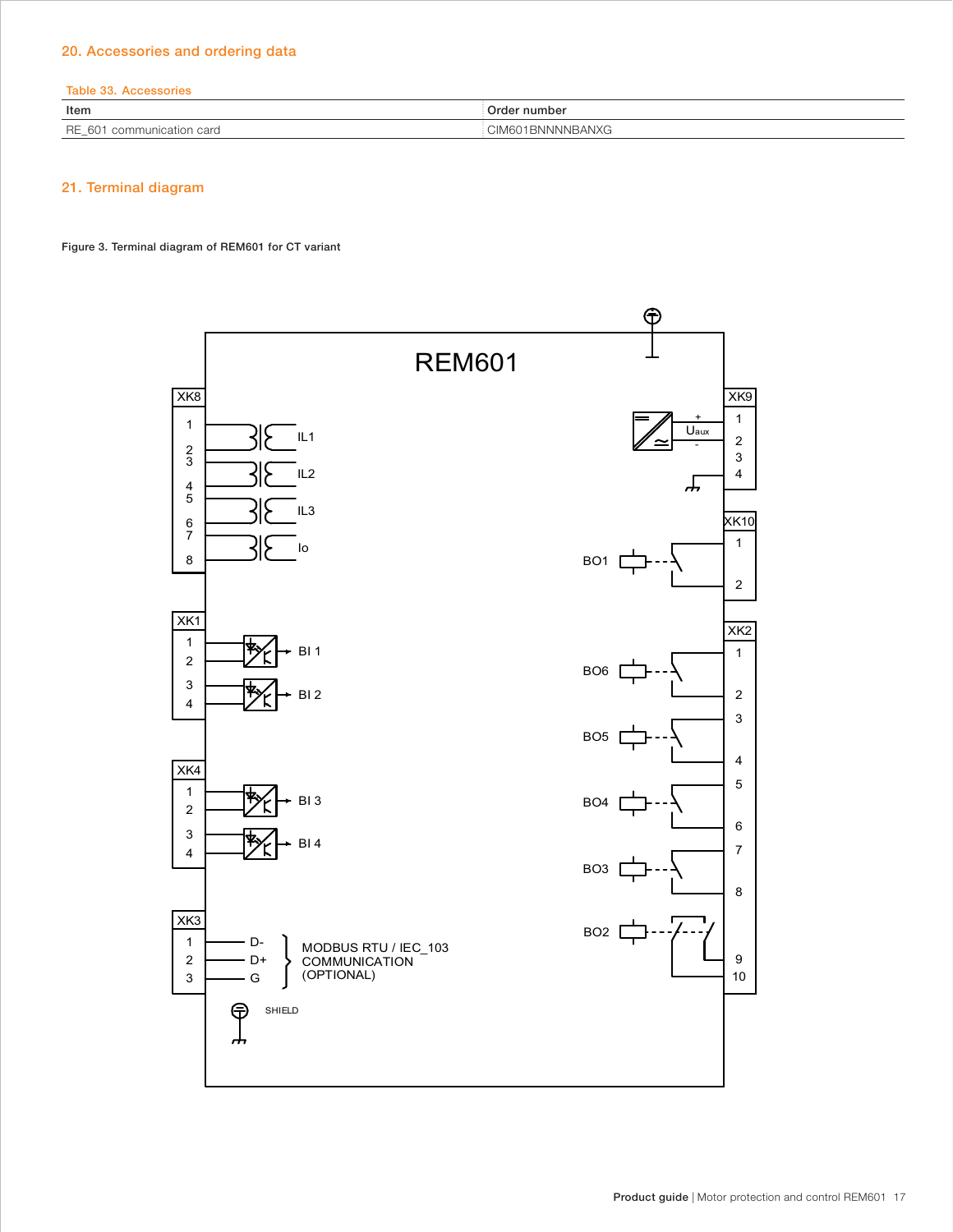# <span id="page-17-0"></span>22. References

The www.abb.com/substationautomation portal offers you information about the distribution automation product and service range.

You will find the latest relevant information on the REM601 protection relays on the product page.

The download area contains the latest product documentation, such as technical reference manuals, technical presentations and so on. The selection tool on the webpage helps you find the documents by the document category and language.

#### 23. Document revision history

| Document<br>revision/date<br>'ualt | version<br>متعا              | .<br>History                                          |
|------------------------------------|------------------------------|-------------------------------------------------------|
| June 2015<br>$\Delta$              | $\frac{1}{4}$<br>$v \cdot v$ | rologeo<br>u product<br>N/K<br><b>UIUASU</b><br>----- |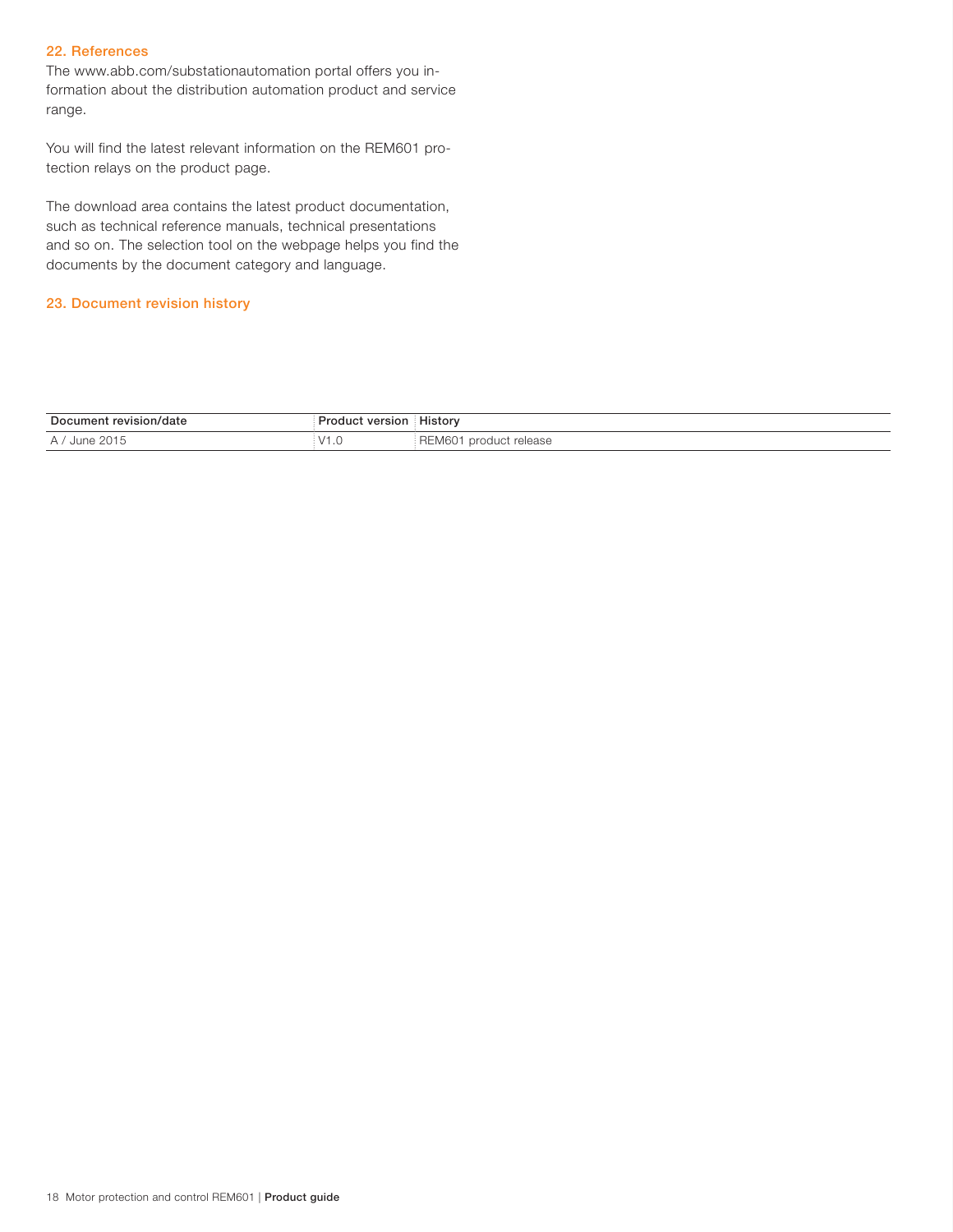<span id="page-18-0"></span>24. Notes